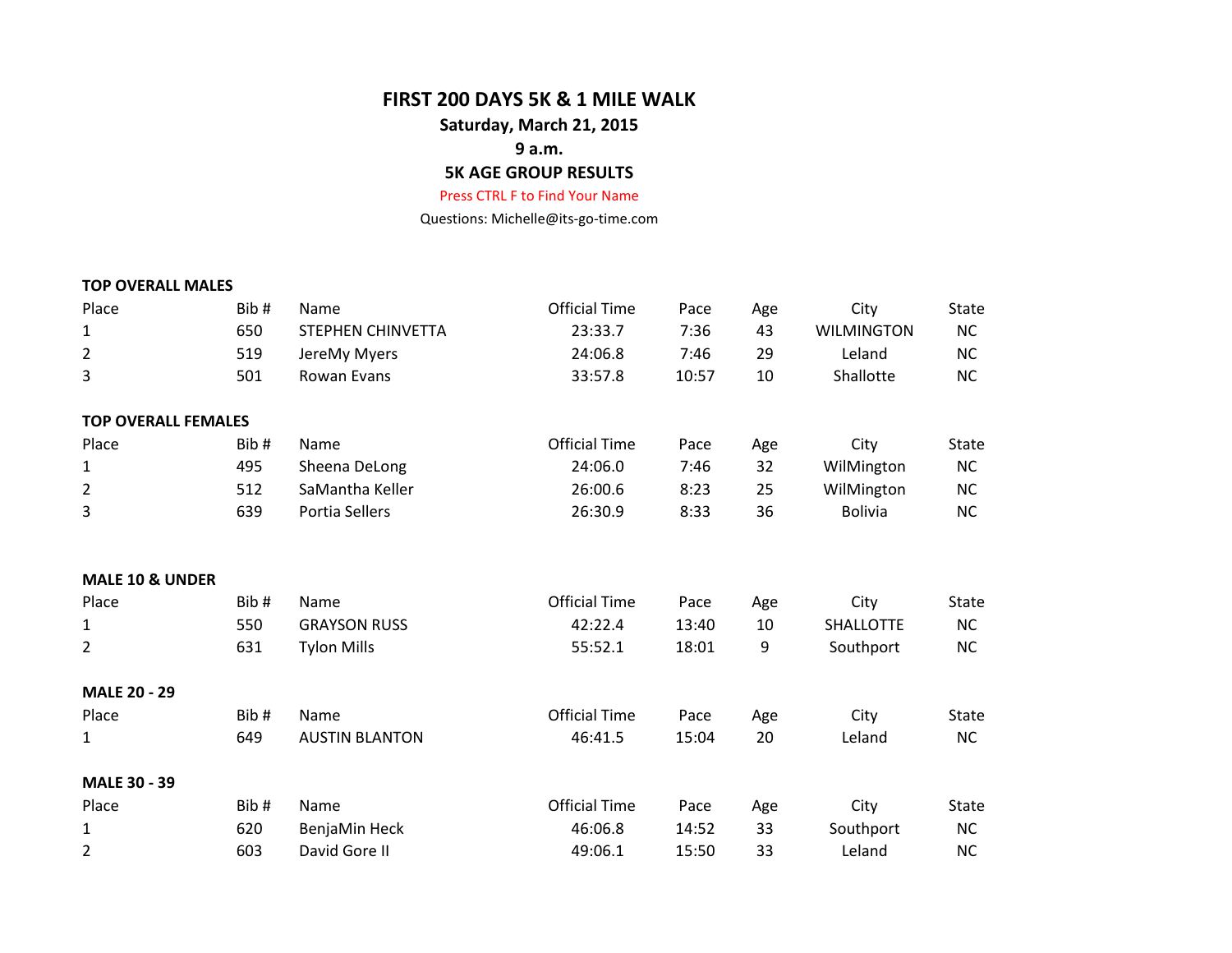| <b>MALE 40 - 49</b>          |      |                       |                      |               |           |                     |              |
|------------------------------|------|-----------------------|----------------------|---------------|-----------|---------------------|--------------|
| Place                        | Bib# | Name                  | <b>Official Time</b> | Pace          | Age       | City                | State        |
| $\mathbf{1}$                 | 622  | Cory Jahr             | 37:24.0              | 12:04         | 46        | Ocean Isle Beach    | NC           |
| <b>MALE 60+</b>              |      |                       |                      |               |           |                     |              |
| Place                        | Bib# | Name                  | <b>Official Time</b> |               |           |                     |              |
|                              | 648  | <b>KENNETH GRAY</b>   | 41:21.9              | Pace<br>13:20 | Age<br>66 | City                | <b>State</b> |
| $\mathbf{1}$                 |      |                       |                      |               |           |                     |              |
| $\overline{2}$               | 539  | JiMMy Raley           | 53:23.6              | 17:13         | 62        | Cary                | <b>NC</b>    |
| 3                            | 569  | <b>DAVID UNGERER</b>  | 1:02:51.3            | 20:16         | 79        | SOUTHPORT           | <b>NC</b>    |
| <b>FEMALE 10 &amp; UNDER</b> |      |                       |                      |               |           |                     |              |
| Place                        | Bib# | Name                  | <b>Official Time</b> | Pace          | Age       | City                | <b>State</b> |
| $\mathbf{1}$                 | 642  | <b>JILLIAN SPIVEY</b> | 52:17.1              | 16:52         | 10        | Leland              | <b>NC</b>    |
| <b>FEMALE 11 - 14</b>        |      |                       |                      |               |           |                     |              |
| Place                        | Bib# | Name                  | <b>Official Time</b> | Pace          | Age       | City                | <b>State</b> |
| $\mathbf{1}$                 | 549  | Cassidy Runkal        | 36:29.6              | 11:46         | 12        | Winnabow            | <b>NC</b>    |
| $\overline{2}$               | 652  | <b>CASSIDY LYTCH</b>  | 38:41.7              | 12:29         | 11        | <b>Bolivia</b>      | <b>NC</b>    |
| 3                            | 630  | <b>EMily Mills</b>    | 55:32.4              | 17:55         | 11        | Southport           | NC           |
| <b>FEMALE 20 - 29</b>        |      |                       |                      |               |           |                     |              |
| Place                        | Bib# | Name                  | <b>Official Time</b> | Pace          | Age       | City                | <b>State</b> |
| $\mathbf{1}$                 | 644  | Shannon Wiley         | 47:08.9              | 15:12         | 25        | Supply              | NC           |
| $\overline{2}$               | 628  | AMy Jo Lang           | 51:45.3              | 16:42         | 29        | <b>WILMINGTON</b>   | <b>NC</b>    |
| 3                            | 627  | Paige Keen            | 54:13.4              | 17:29         | 20        | Leland              | <b>NC</b>    |
| <b>FEMALE 30 - 39</b>        |      |                       |                      |               |           |                     |              |
| Place                        | Bib# | Name                  | <b>Official Time</b> | Pace          | Age       | City                | State        |
| $\mathbf{1}$                 | 516  | AMy Maendel           | 28:35.6              | 9:13          | 30        | WilMington          | NC           |
| $\overline{2}$               | 562  | <b>KIM SIETMANN</b>   | 32:48.2              | 10:35         | 39        | <b>HOLDEN BEACH</b> | <b>NC</b>    |
| 3                            | 625  | Karen Kasten          | 34:10.2              | 11:01         | 34        | Leland              | <b>NC</b>    |
| 4                            | 582  | Jennifer Gore         | 36:44.7              | 11:51         | 39        | Leland              | NC           |
| 5                            | 636  | <b>Wendy Potter</b>   | 36:59.3              | 11:56         | 37        | Leland              | <b>NC</b>    |
|                              |      |                       |                      |               |           |                     |              |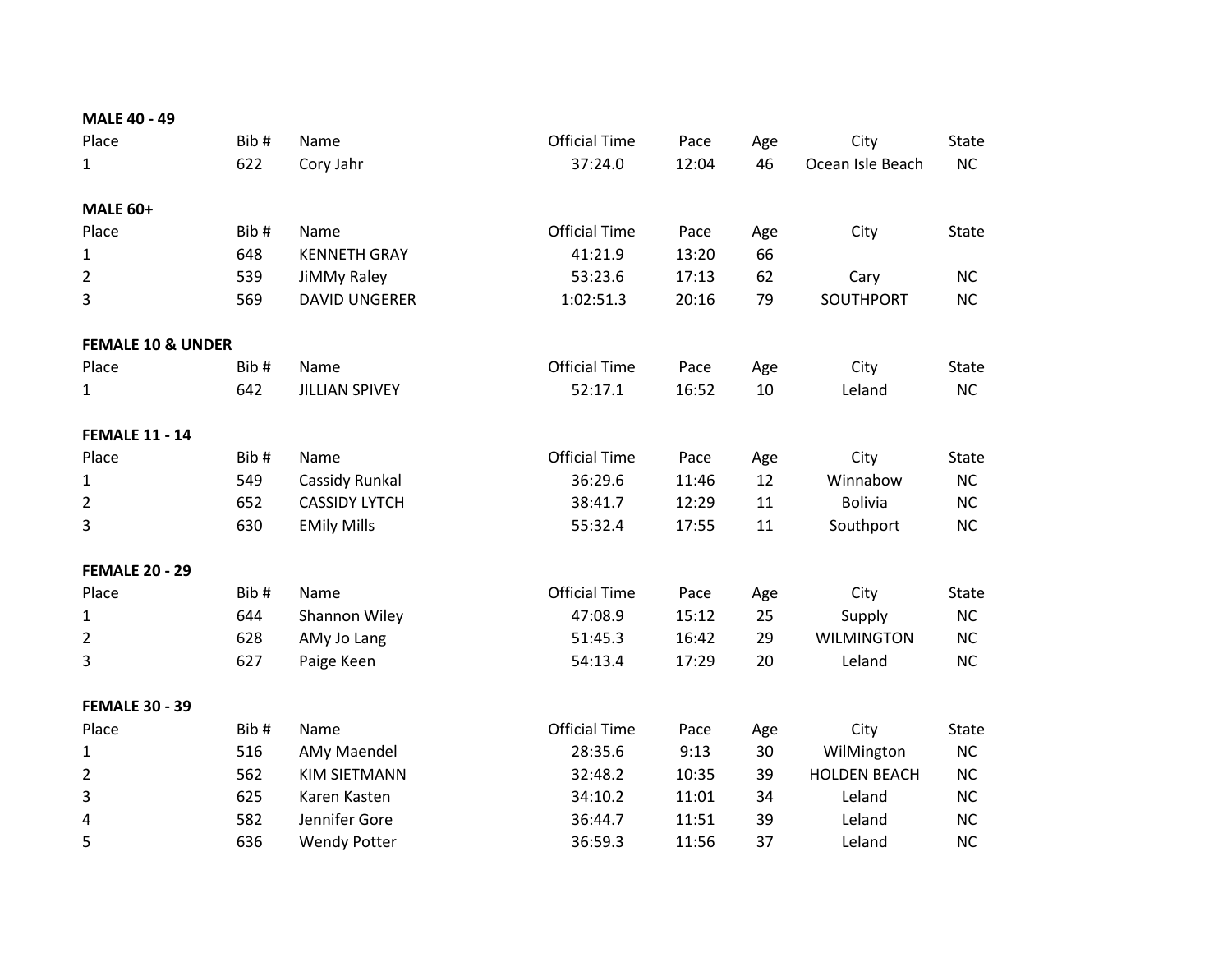| 6              | 507 | Tracey Evans                   | 37:32.4   | 12:06    | 35 | Shallotte         | NC.       |
|----------------|-----|--------------------------------|-----------|----------|----|-------------------|-----------|
| $\overline{7}$ | 496 | <b>STACIE DOUGLAS</b>          | 38:01.6   | 12:16    | 36 | <b>OAK ISLAND</b> | <b>NC</b> |
| 8              | 624 | Chasity Johnson                | 40:30.3   | 13:04    | 37 | Supply            | NC.       |
| 9              | 635 | April Patterson                | 40:34.5   | 13:05    | 33 | Leland            | NC.       |
| 10             | 606 | AMber Greene                   | 41:45.2   | 13:28    | 34 | Supply            | NC.       |
| 11             | 621 | Grace Heck                     | 56:14.8   | 18:08    | 34 | Southport         | NC.       |
| 12             | 521 | <b>MARY MILLER PENDERGRASS</b> | 56:46.0   | 18:19    | 39 | <b>SHALLOTTE</b>  | NC.       |
| 13             | 352 | April Batten-Hanna             | 57:00.3   | 18:23    | 34 | Willard           | NC.       |
| 14             | 638 | Jennifer Ruff                  | 58:23.1   | 18:50    | 32 | Supply            | NC.       |
| 15             | 607 | Carla Gregory                  | 1:34:40.5 | 30:32:00 | 37 | Supply            | NC.       |

#### **FEMALE 40 - 49**

| Place          | Bib# | Name                     | <b>Official Time</b> | Pace     | Age | City             | <b>State</b> |
|----------------|------|--------------------------|----------------------|----------|-----|------------------|--------------|
| $\mathbf{1}$   | 623  | Angie Jahr               | 34:04.8              | 10:59    | 44  | Ocean Isle Beach | NC.          |
| $\overline{2}$ | 651  | <b>CATHY LYTCH</b>       | 38:40.9              | 12:28    | 43  | <b>Bolivia</b>   | NС           |
| 3              | 372  | Jodi Brown               | 41:10.0              | 13:17    | 43  | Clayton          | NС           |
| 4              | 575  | <b>BRENDA VROOMAN</b>    | 46:28.8              | 14:59    | 44  | <b>SUPPLY</b>    | NС           |
| 5              | 641  | <b>BELINDA SPIVEY</b>    | 53:04.6              | 17:07    | 41  | Leland           | NС           |
| 6              | 632  | Barbara Natale           | 53:59.0              | 17:25    | 48  | Supply           | NС           |
|                | 646  | shonet wong              | 55:50.2              | 18:01    | 42  | Southport        | NС           |
| 8              | 634  | Katalina Oliveira-Cabral | 58:42.1              | 18:56    | 48  | Burgaw           | NС           |
| 9              | 647  | Frankie Young            | 1:34:36.8            | 30:31:00 | 40  | winnabow         | NС           |

#### **FEMALE 50 - 59**

| Place             | Bib# | <b>Name</b>        | <b>Official Time</b> | Pace  | Age | City         | State |
|-------------------|------|--------------------|----------------------|-------|-----|--------------|-------|
| $\mathbf{1}$      | 643  | Laura Travis-Ehart | 40:05.0              | 12:56 | 50  | Supply       | NС    |
| $\overline{2}$    | 576  | Debbie Watkins     | 46:29.2              | 14:59 | 53  | Leland       | NС    |
| 3                 | 445  | Carol CressMan     | 51:49.4              | 16:43 | 56  | Leland       | NС    |
| 4                 | 626  | Carol Keen         | 54:12.8              | 17:29 | 51  | Leland       | NС    |
| 5                 | 629  | Barbara McCall     | 57:01.2              | 18:24 | 56  | Leland       | NС    |
| <b>FEMALE 60+</b> |      |                    |                      |       |     |              |       |
| Place             | Bib# | Name               | <b>Official Time</b> | Pace  | Age | City         | State |
| 1                 | 508  | Helen Gabriel      | 35:32.5              | 11:28 | 60  | Holden Beach | NC.   |